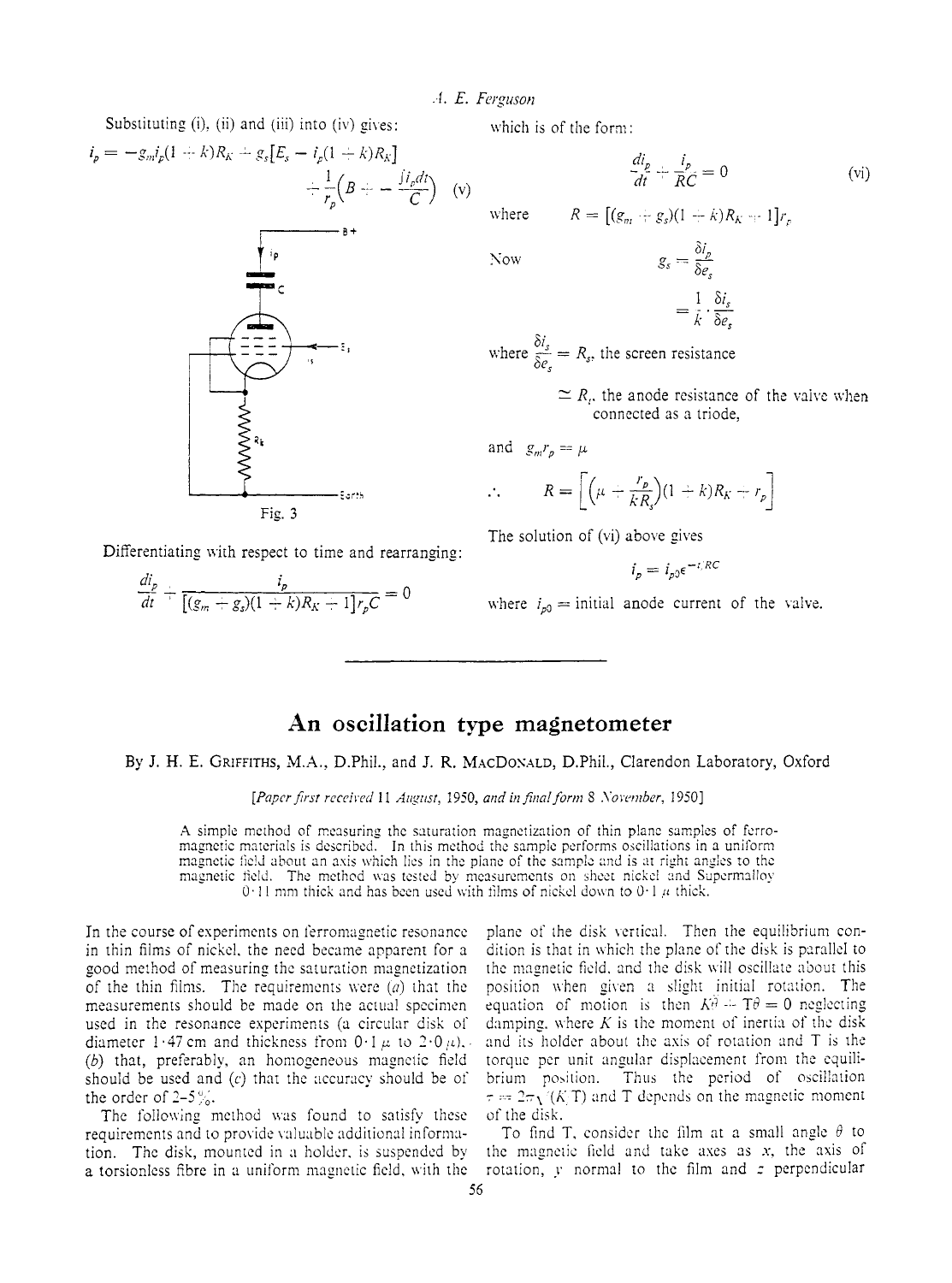to **x** and *y.* The following assumptions are now  $made$  : $-$ 

- (1) that the magnetic field *H* is sufficient to produce magnetic saturation of the film ;
- **(2)** that the magnetization vector *Z* per unit volume does not alter in magnitude but only in direction as **0** varies; and
- (3) that the direction of **Z** is such as to make the total magnetic energy of the film a minimum.

There are two energy terms, that due to the interaction of the magnetic moment of the film with the external field, which is  $-I \cdot H$  per unit volume, and the internal energy due to the demagnetizing field  $H_{int}$ , which is  $-\frac{1}{2}I \cdot H_{int}$  per unit volume. When the specimen is an ellipsoid or can be approximated thereto,  $H_{int}$  can be  $-\frac{1}{2}I \cdot H_{int}$  per unit volume. When the specimen is an ellipsoid or can be approximated thereto,  $H_{int}$  can be written as  $-NI$  where N is the demagnetizing factor along a principal axis of the ellipse.

Let  $I$  make an angle  $\phi$  with the *z* axis, lying between *z* and the magnetic field. Then the external energy per unit volume is given by

given by  

$$
E_{ext} = -IH\cos(\theta - \phi)
$$

and the internal energy by

$$
E_{int} = \frac{1}{2} N_z I_z^2 + \frac{1}{2} N_y I_y^2 = \frac{1}{2} N_z I^2 \cos^2 \phi + \frac{1}{2} N_y I^2 \sin^2 \phi
$$
  
=  $\frac{1}{2} N_z I^2 + \frac{1}{2} (N_y - N_z) I^2 \sin^2 \phi$ 

where  $N_y$  and  $N_z$  are the demagnetizing factors in the y and *z* directions respectively. The value of  $\phi$  for which the total energy  $E = E_{ext} + E_{int}$  is a minimum is then

given by  
\n
$$
\frac{\partial E}{\partial \phi} = 0 = -IH \sin (\theta - \phi) + (N_y - N_z)I^2 \sin \phi \cos \phi
$$

or since both 
$$
\theta
$$
 and  $\phi$  are very small  
-  $H(\theta - \phi) + (N_y - N_z)I\phi = 0$ 

Therefore  $\phi = \theta \frac{H}{H + (N_y - N_z)I}$ 

The torque on the film of volume v is  
\n
$$
T\theta = vI \times H = vIH \sin{(\theta - \phi)} \approx vIH(\theta - \phi)
$$

and from (1)  $= \frac{vHH}{H}$ 

 $\frac{H}{(N_{y}-N_{z})I}$ 

Hence the periodic time of oscillation is given by

$$
\tau^2 = \frac{4\pi^2 K}{vIH} \left[ \frac{H}{(N_y - N_z)I} + 1 \right] \tag{2}
$$

Thus I may be found if  $(N_y - N_z)$  is known since all the other quantities can be measured.

Alternatively equation **(2)** may be written

$$
\frac{\tau^2 v I}{4\pi^2 K} = \frac{1}{(N_y - N_z)I} + \frac{1}{H}
$$
 (3)

and therefore if *I* is independent of *H,* there is a linear relation between  $\tau^2$  and  $1/H$  from which both  $(N_y - N_z)$ and **Z** may be found.

The experimental arrangement used was very simple. **VOL. 28, FEBRUARY 1951. 57** 

The disk was mounted in a holder made of nonconducting material (Tufnol) to avoid eddy current damping, and suspended by a fine Nylon thread, so that the axis of rotation was a diameter of the disk. Another thread attached to the bottom of the holder prevented any sideways motion. The size and therefore the moment of inertia of the holder was chosen so that the period  $\tau$  lay in the range  $0.3$  to 5 sec for the particular specimen and fields used. This made it possible to use hand and eye methods for measuring  $\tau$ . To facilitate such measurements a small mirror made by evaporating a thin layer of aluminium or silver on to a thin piece of mica was stuck on to one face of the holder and used with a lamp and scale. The holder was made of two parts of equal length cut from a solid cylinder of Tufnol and made so that one half screwed tightly into the other, thus clamping the disk in the centre. Three different holders were used, of diameters **3.19, 2.20** and **2.80** cm and of lengths  $0.63$ ,  $3.21$  and  $5.60$  cm, and moments of inertia  $4.26$ ,  $19.1$  and  $145$  g cm<sup>2</sup> respectively.

Most of the measurements were made on the thin evaporated films of nickel, but to test the method, measurements were also made on disks of annealed nickel and Supermalloy sheet of **0.11** cm thickness and 1.47 cm diameter. It was found that a plot of  $\tau^2$ against **1/H** gave a straight line within the accuracy of the experiment, except the points for nickel at a field strength less than 1500 gauss which are referred to below. Typical values were:  $\tau = 0.477$  and  $0.536$  sec at  $H = 5200$  and 3 530 gauss respectively for nickel and  $\tau = 0.431$  and 0.595 sec at  $H = 4100$  and 1710 gauss respectively for Supermalloy, using the holder of moment of inertia  $K = 145$  g cm<sup>2</sup>. From these measurements the two quantities  $vI/4\pi^2K$  and  $(N_y - N_z)I$  may be determined either graphically or by the method of least squares. The values of  $4\pi I$  obtained from the first quantity for nickel and Supermalloy were **6.0 and**   $7.9 \times 10^3$  respectively.

To find *Z* from the second quantity, it is necessary to know  $(N_v - N_z)$  and in this case it is assumed that the sheets are essentially strain free, so that the demagnetizing factors are entirely due to shape. **A** good approximation for the demagnetization factor in the plane of a thin disk is given by  $N_z = \epsilon = \pi^2/r$  where *r* is the ratio of diameter to thickness of the disk. Then  $N_y = 4\pi - 2\epsilon$ since  $N_x + N_y + N_z = 4\pi$  for static fields and hence  $(N_y - N_z) = (4\pi - 3\epsilon)$ . In this case *r* is 134 and  $\epsilon = 0.0737$  and the values of  $4\pi I$  for nickel and Supermalloy found by this method were  $6.2$  and  $7.9 \times 10^3$ respectively.

Both these methods give values which agree, within experimental error, with the room temperature values of  $6 \cdot 2 \times 10^3$  for nickel and  $7 \cdot 9 \times 10^3$  for Supermalloy taken from the literature.

The following points on the use of this method may be noted: $-$ 

 $(a)$  It has been assumed above that  $I$  is independent of  $H$  and therefore  $H$  must be large enough

 $(1)$